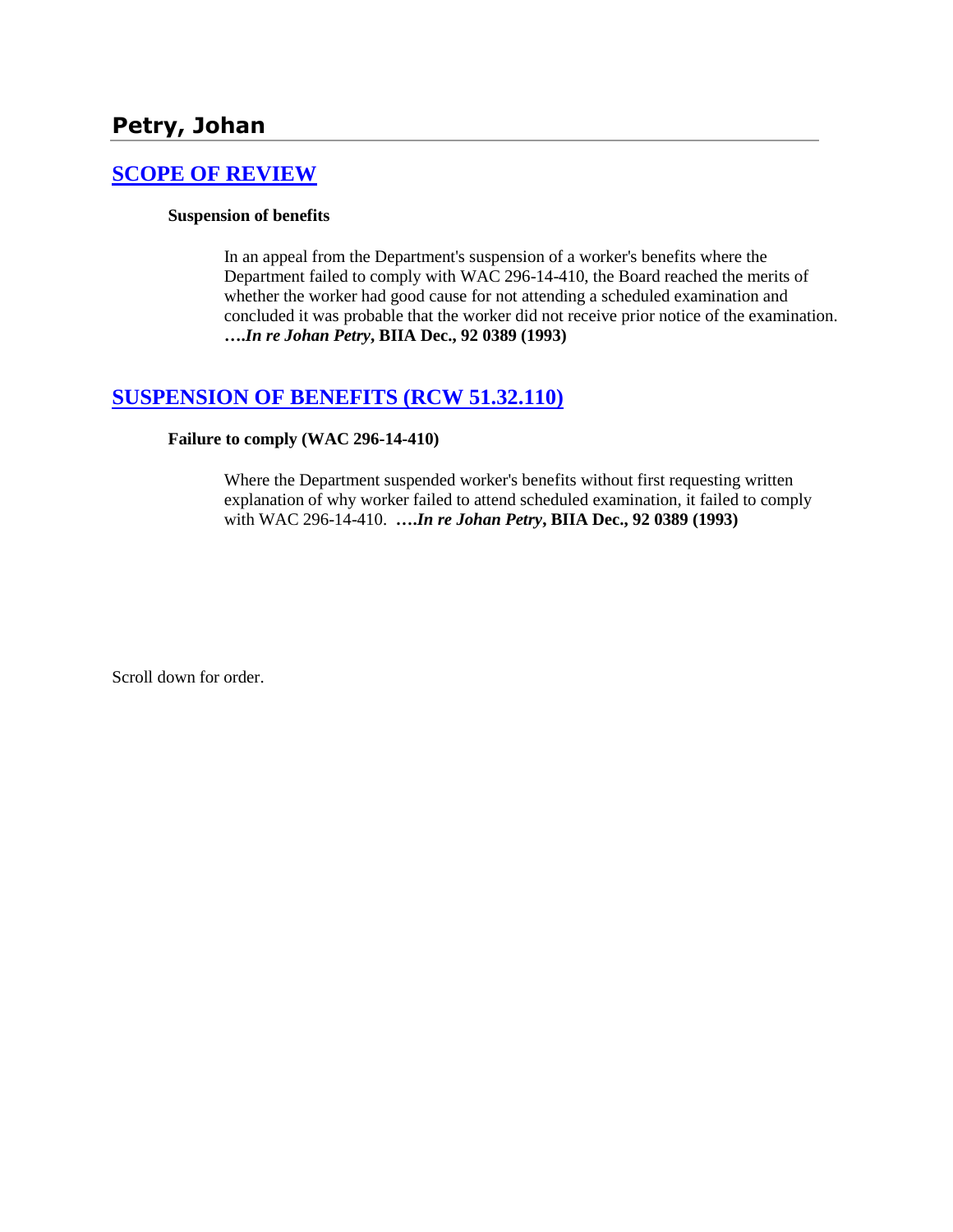### **BEFORE THE BOARD OF INDUSTRIAL INSURANCE APPEALS STATE OF WASHINGTON**

**)**

**IN RE: JOHAN M. PETRY ) DOCKET NO. 92 0389**

**CLAIM NO. N-059349 ) DECISION AND ORDER**

APPEARANCES:

Claimant, Johan M. Petry, by Michael F. Pozzi, Attorney

Employer, TIC Northwest, by Randy Evenson, Safety Director

Department of Labor and Industries, by Office of the Attorney General, per Loretta A. Vosk, Assistant, and Debbie Goncalves, Paralegal

This is an appeal filed by the claimant, Johan M. Petry, on January 17, 1992 from an order of the Department of Labor and Industries dated January 2, 1992 which suspended the claimant's right to compensation benefits for failure to submit to a medical examination. The Department order is **REVERSED**.

# **DECISION**

Pursuant to RCW 51.52.104 and RCW 51.52.106, this matter is before the Board for review and decision on a timely Petition for Review filed by the claimant on June 7, 1993 to a Proposed Decision and Order issued on April 21, 1993 in which the order of the Department dated January 2, 1992 was affirmed.

The Board has reviewed the evidentiary rulings in the record of proceedings and finds that no prejudicial error was committed and said rulings are hereby affirmed.

Mr. Petry admits that he did not attend the October 25, 1991 medical examination in Seattle, Washington. He contends that he should not have had his benefits suspended because he was not asked to explain why he did not attend the examination as required by Department rule. Mr. Petry also contends that he had good cause for not attending since he was not given prior notice of the examination and it was not reasonably convenient to his residence, at that time, in North Carolina.<sup>1</sup> The January 2, 1992 Department order stated, in part:

l  $1$  It should be noted that, while this appeal was before the Board, the Department lifted the suspension of benefits effective June 23, 1992 after the claimant agreed to attend a medical examination.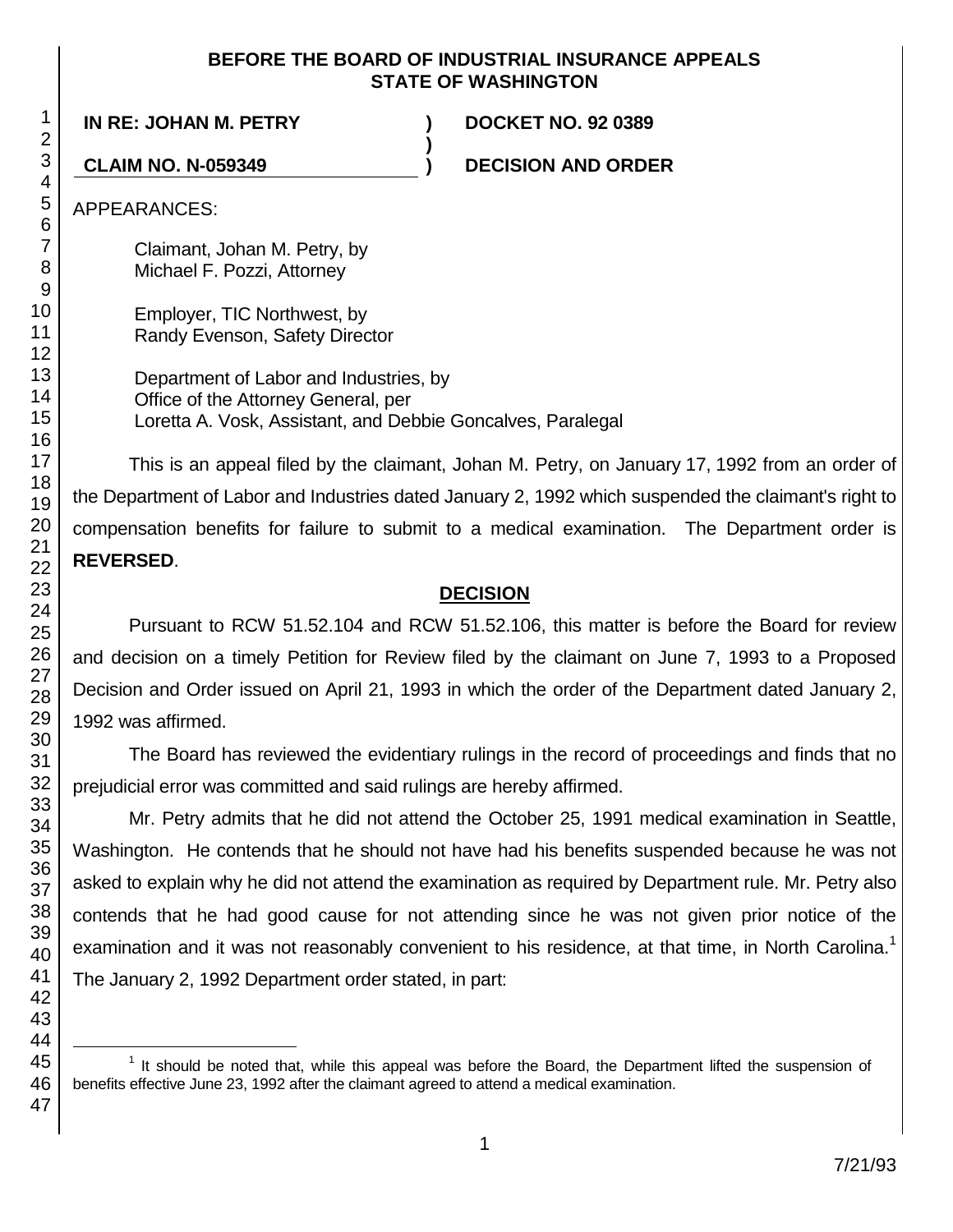WHEREAS, a medical examination was scheduled for October 25, 1991, to obtain additional medical information concerning the further paying of benefits and the claimant failed to attend;

THEREFORE, it is hereby ordered that your right to further compensation be suspended effective January 2, 1992, for failure to submit to a medical examination. This action is taken in accordance with RCW 51.32.110. . . .

When an injured worker's benefits are suspended, the worker and his or her family can suffer extreme financial stress. Suspensions may also prevent an injured worker from receiving necessary medical treatment, thereby endangering the worker's health. Thus, orders suspending benefits should not be issued without a careful review of the facts and without giving the worker an opportunity to address the alleged noncooperation. In 1990, the Department of Labor and Industries enacted WAC 296-14-410 which addresses these concerns and which states, in part:

> Prior to the issuance of an order reducing, suspending or denying benefits, the department or self-insurer must request, in writing, from the worker or worker's representative the reason for the refusal, obstruction, delay or noncooperation.

The record does not show that the Department asked Mr. Petry to explain in writing why he did not attend the October 25, 1991 examination. If it had, Mr. Petry could have stated that he did not get the notice of examination before the date of examination, that he was living in North Carolina rather than in Idaho, and that he could not travel by air. The Department sent him a letter dated October 8, 1991 in which it stated that it would suspend his benefits if he did not attend the October 25th examination. This letter does not meet the requirements of the Department's rule of written requests for explanations of apparent noncooperation prior to suspensions, since it was sent before the examination. Furthermore, Mr. Petry testified that he did not get the October 8, 1991 letter. The Department did not comply with WAC 296-14-410 since Mr. Petry was not given the opportunity to explain why he did not attend the October 25, 1991 examination prior to issuing the suspension order. As a result, the January 2, 1992 order must be reversed.

Since the Department has already decided to suspend Mr. Petry's right to compensation for not attending the medical examination, we will not simply remand this matter for the purpose of making the Department request, in writing, an explanation for Mr. Petry's failure to attend the October 25, 1991 examination. Both parties presented evidence on the issue of whether Mr. Petry's failure to attend the medical examination constitutes a failure to cooperate or, in the alternative, whether he had good cause for not submitting to the examination. Piecemeal litigation should be avoided in industrial

2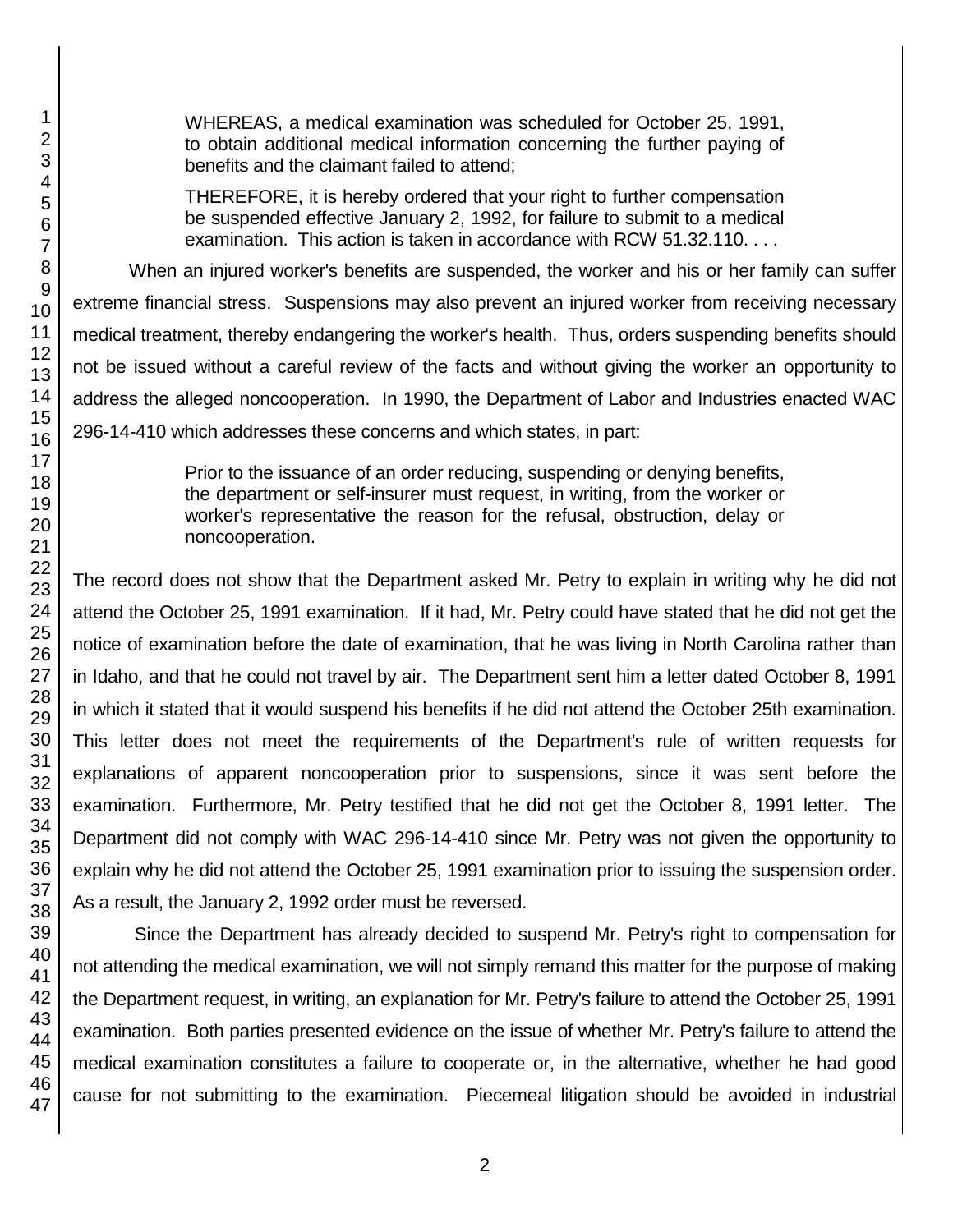insurance appeals. Lenk v. Dep't of Labor & Indus., 3 Wn. App. 977(1970), and Beels v. Dep't of Labor & Indus., 178 Wash. 301 (1934). Therefore, we will also determine whether the Department was correct in deciding that Mr. Petry failed to cooperate.

RCW 51.32.110 prohibits a suspension of benefits if a worker has good cause for not submitting to an examination. Mr. Petry explained that he did not get notice of the October 25, 1991 examination set in Seattle, Washington. Exhibit No. 1. The notice was sent to Lewiston, Idaho, although Mr. Petry moved to North Carolina that same month. Apparently, the Department was aware of Mr. Petry's North Carolina connection. In a September 28, 1991 letter to Ron McClelland of the Department, Mr. Petry advised that he was hitchhiking back to "N.C." and that he could be contacted there. Exhibit No. 5. Several months earlier, in a letter dated April 27, 1991, Mr. Petry had given a Winston Salem, North Carolina address as his winter residence. Exhibit No. 7. The Department presented testimony that notices sent to Idaho had not been returned so they assumed that Department communications were being received by Mr. Petry. However, the true question is whether Mr. Petry received notice of the examination prior to its scheduled date of October 25, 1991. We find it probable that Mr. Petry did not receive prior notice of the examination in light of the claimant's uncontroverted, direct testimony that he was hitchhiking to North Carolina in October 1991. He may have been generally aware that the Department intended to set an examination in Seattle, Washington for him, but the record does not show he was advised of a specific day, time, and place. It obviously follows that Mr. Petry had good cause for not attending an examination that he did not know had been scheduled.

RCW 51.32.110 requires that a medical examination be set at a place reasonably convenient for the worker. It is possible that under some circumstances Seattle, Washington would be found reasonably convenient to Lewiston, Idaho. However, it is difficult to find Seattle reasonably convenient to North Carolina, especially based on this record, indicating that Mr. Petry does not travel by airplane. We must conclude Mr. Petry would have had good cause for not attending the Seattle, Washington examination location as he was in North Carolina even if he had received prior, sufficient notice.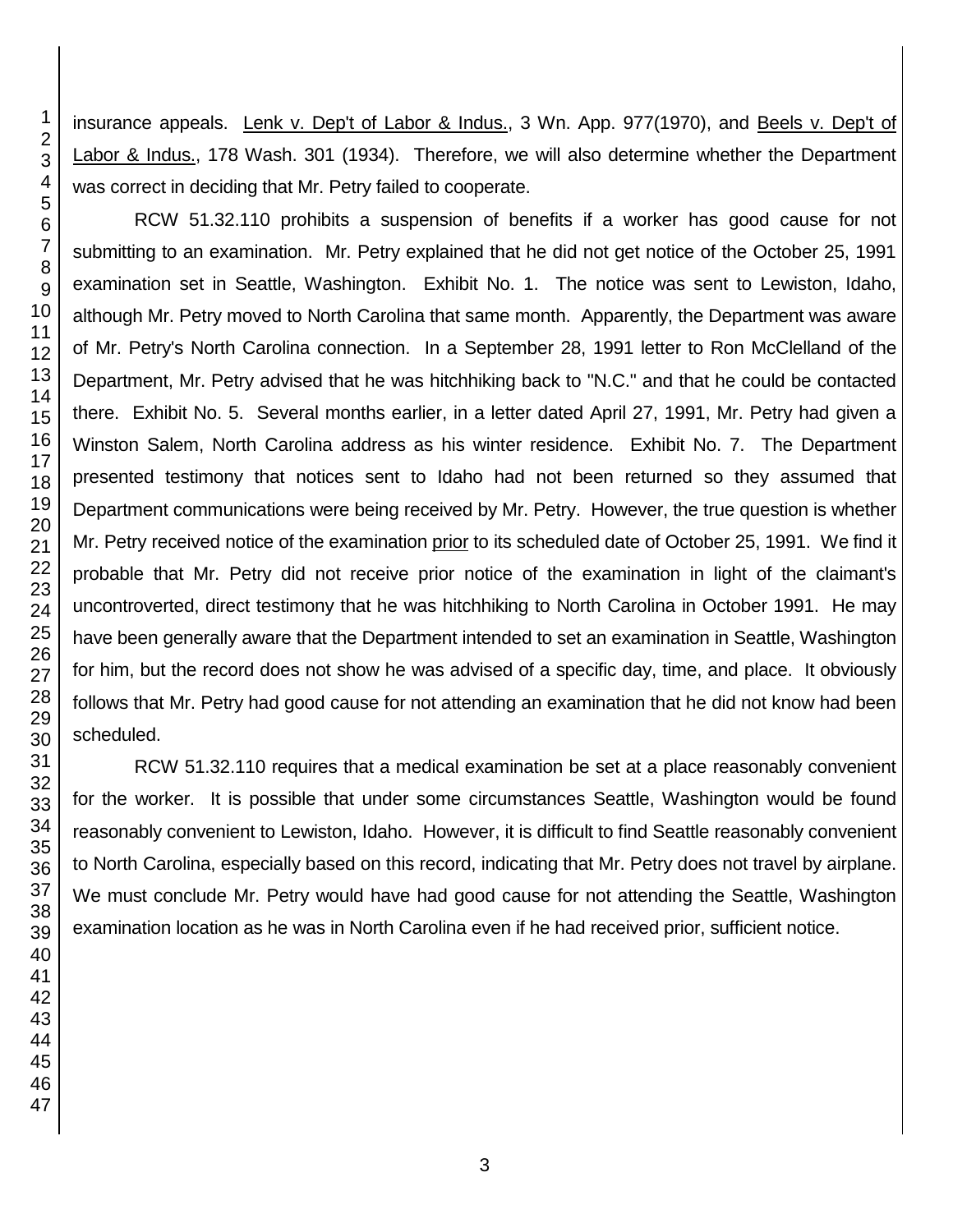In conclusion, the Department did not follow its rule and allow the claimant to explain why he did not attend the October 25, 1991 medical examination prior to issuing the suspension order. Furthermore, Mr. Petry had good cause for not attending the examination due to location and lack of notice. Thus, the Department should not have suspended his right to compensation between January 2, 1992 and June 23, 1992. We, therefore, enter the following findings of fact and conclusions of law.

# **FINDINGS OF FACT**

- 1. On March 18, 1991, the claimant filed an application for benefits with the Department of Labor and Industries for an injury he incurred on March 9, 1991 while working for TIC Northwest. On January 2, 1992, the Department issued an order suspending his right to further compensation for failure to submit to a medical examination. The claimant filed an appeal with the Board of Industrial Insurance Appeals on January 17, 1992. The Board issued an order granting the appeal on February 6, 1992 and assigned Docket No. 92 0389.
- 2. The Department of Labor and Industries scheduled a medical examination for Mr. Petry on October 25, 1991 in Seattle, Washington. On September 27, 1991, it mailed a notice of this examination to the claimant at an address in Lewiston, Idaho. Prior to October 25, 1991, Mr. Petry moved his residence from Lewiston, Idaho to Winston Salem, North Carolina. He travelled to North Carolina during October 1991 by hitchhiking. Mr. Petry did not receive the September 27, 1991 notice or other specific notice of the October 25, 1991 medical examination before that date.
- 3. Prior to issuing its January 2, 1992 order suspending the claimant's right to compensation, the Department of Labor and Industries did not write to Mr. Petry and ask him why he had not attended the October 25, 1991 medical examination.

## **CONCLUSIONS OF LAW**

- 1. The Board of Industrial Insurance Appeals has jurisdiction over the parties and the subject matter to this appeal.
- 2. The Department of Labor and Industries did not comply with WAC 296-14- 410 which requires that the Department request, in writing, why a worker did not cooperate prior to issuing an order reducing, suspending, or denying benefits.
- 3. Pursuant to RCW 51.32.110, Mr. Petry had good cause for not submitting to the October 25, 1991 medical examination in Seattle, Washington, and his right to compensation should not have been suspended.
- 4. The order of the Department of Labor and Industries dated January 2, 1992 which suspended the claimant's right to further compensation effective January 2, 1992 for failure to submit to a medical examination is incorrect and is hereby reversed. The claim is remanded to the